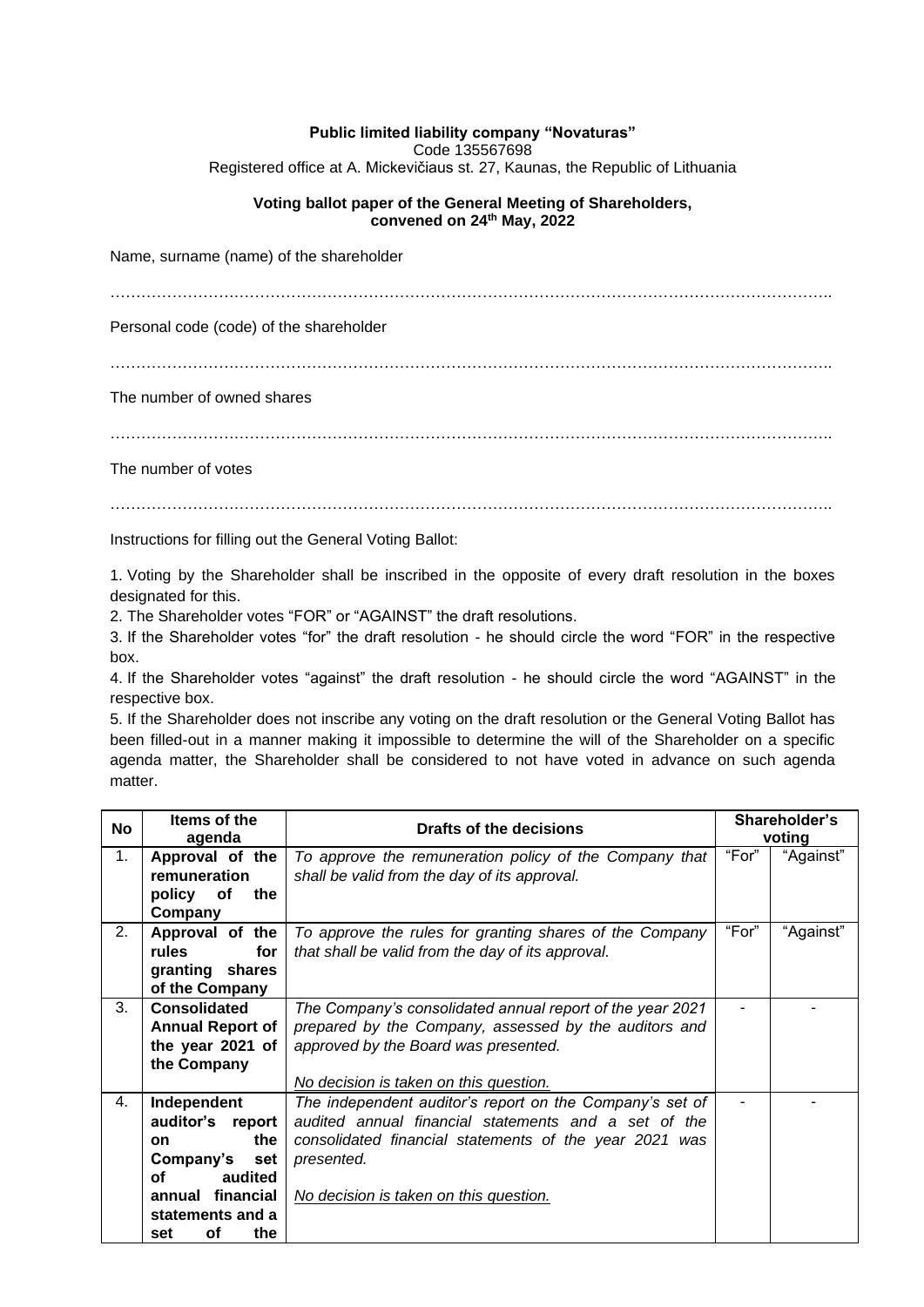|    | consolidated<br>financial<br>of<br><b>statements</b><br>the year 2021                                                                                                                     |                                                                                                                                                                                                                                                                                                                                                                                                                                                                                                                                                                                                                                                                                                                                                                                                                                                                                                                                                                                                                                                                                                                                                                                                 |       |           |
|----|-------------------------------------------------------------------------------------------------------------------------------------------------------------------------------------------|-------------------------------------------------------------------------------------------------------------------------------------------------------------------------------------------------------------------------------------------------------------------------------------------------------------------------------------------------------------------------------------------------------------------------------------------------------------------------------------------------------------------------------------------------------------------------------------------------------------------------------------------------------------------------------------------------------------------------------------------------------------------------------------------------------------------------------------------------------------------------------------------------------------------------------------------------------------------------------------------------------------------------------------------------------------------------------------------------------------------------------------------------------------------------------------------------|-------|-----------|
| 5. | Approval of the<br>Company's<br>set<br>audited<br>of<br>annual financial<br>statements and a<br>of<br>the<br>set<br>consolidated<br>financial<br>of<br><b>statements</b><br>the year 2021 | To approve the audited set of the Company's financial<br>statements and the consolidated set of financial statements<br>of the Company for the year 2021.                                                                                                                                                                                                                                                                                                                                                                                                                                                                                                                                                                                                                                                                                                                                                                                                                                                                                                                                                                                                                                       | "For" | "Against" |
| 6. | Acceptance<br>of<br>Company's<br>the<br>remuneration<br>report                                                                                                                            | To accept the Company's remuneration report which is<br>submitted as a part of Company's consolidated annual<br>report of the year 2021.                                                                                                                                                                                                                                                                                                                                                                                                                                                                                                                                                                                                                                                                                                                                                                                                                                                                                                                                                                                                                                                        | "For" | "Against" |
| 7. | <b>Decision</b><br>regarding<br>distribution<br>of<br>profit (loss)                                                                                                                       | To distribute the Company's profit as follows:<br>Undistributed result $-$ profit (loss) of the<br>13774<br>1)<br>previous financial year at the end of the<br>accounting financial year<br>Net profit (loss) of the accounting financial<br>909<br>2)<br>year<br>Dividends paid during year 2021<br>0<br>3)<br>Profit (loss) for the accounting financial<br>0<br>4)<br>year unrecognized in the profit (loss)<br>statement<br>0<br>Allocations from the reserves<br>5)<br>0<br>Shareholders' contributions to cover the<br>6)<br>Company's losses (if the shareholders of<br>the Company have decided to cover all or<br>part of the losses)<br>Total profit (loss) to be appropriated<br>14 683<br>7)<br>Share of profit allocated:<br>8)<br>0<br>to mandatory reserve<br>1250<br>to reserve for acquisition of own shares<br>0<br>to reserve for granting the shares<br>0<br>to other reserves<br>0<br>for payment of dividends<br>0<br>for other purposes (annual bonuses to<br>Board members, etc.)<br>13 433<br>Undistributed profit (loss) as of the end of<br>9)<br>accounting financial year, carried forward<br>into the following financial year<br>All amounts are in thousand EUR | "For" | "Against" |
| 8. | <b>Acquisition</b><br>Οf<br>Company's<br>the<br>ordinary<br>own<br>registered<br>shares                                                                                                   | To acquire Company's own ordinary registered shares on<br>the following terms:<br>1) The purpose of the acquisition of own shares $-$ to<br>create conditions for granting the shares of the<br>Company in accordance with the Article 47 (1) of<br>the Law on Companies of the Republic of Lithuania<br>and upon the approved rules for granting shares of<br>the Company;<br>2) The maximum purchase price per share - 20 percent<br>higher than market price of the Company's shares<br>on the Nasdaq Vilnius Stock Exchange when the<br>Board makes a decision to purchase the own<br>shares;<br>3) The minimum purchase price per share - 20 percent<br>lower than market price of the Company's shares<br>on the Nasdag Vilnius Stock Exchange when the<br>Board makes a decision to purchase the own<br>shares;                                                                                                                                                                                                                                                                                                                                                                          | "For" | "Against" |